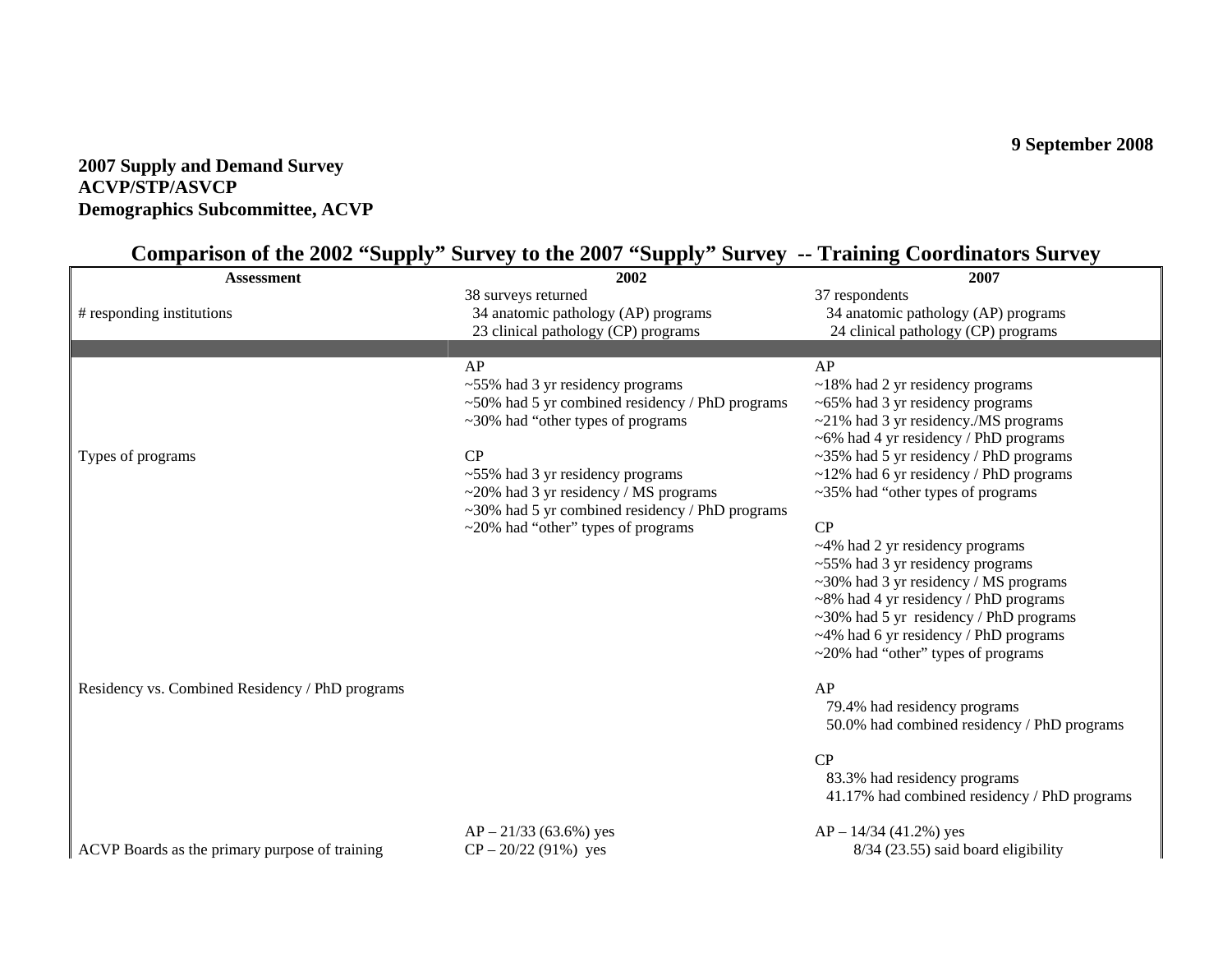|                                                                                                             |                                                                                                                                          | $CP - 11/24$ (45.8%) yes<br>5/24 (20.8%) said board eligibility                                                                      |
|-------------------------------------------------------------------------------------------------------------|------------------------------------------------------------------------------------------------------------------------------------------|--------------------------------------------------------------------------------------------------------------------------------------|
| Total number of enrollees in programs (average per<br>institution with this type of program in parentheses) | AP<br>Residency only-- $61$ (3.2)<br>Combined residency / $MS - 11$ (3.7)<br>Combined residency / $PhD - 71$ (3.9)<br>Other -- $19(2.7)$ | AP<br>Residency only $-91$ (4.0)<br>Combined residency / $MS - 22$ (2.4)<br>Combined residency / PhD $-73$ (4.3)<br>Other $-10(2.5)$ |
|                                                                                                             | CP<br>Residency only $-18(1.5)$<br>Combined residency / $MS - 4$ (1.3)<br>Combined residency / $PhD - 17(1.9)$<br>Other $-2(1.0)$        | CP<br>Residency only $-29(2.2)$<br>Combined residency / MS 12 (2.0)<br>Combined residency / PhD 12 (1.7)<br>Other $-9(1.8)$          |
| Minority Enrollees (average per institution in parentheses)                                                 | AP<br>Residency only -- 0<br>Combined residency / $MS - 11$ (5.5)<br>Combined residency / $PhD - 3(1.0)$<br>Other $-8(2.0)$              | AP<br>Residency only 10 (1.4)<br>Combined residency / MS 1 (1.0)<br>Combined residency / PhD 9 (1.5)<br>Other $-0$                   |
|                                                                                                             | CP<br>Residency only $-2(1.0)$<br>Combined residency / MS -- 0<br>Combined residency / $PhD - 1$ (1.0)<br>Other $-2(1.0)$                | CP<br>Residency only $-1$ (1.0)<br>Combined residency / MS 1 (1.0)<br>Combined residency / PhD 3 (3)<br>Other $1(1.0)$               |
| Noncitizen / Nonresident Enrollees (average per institution<br>in parentheses)                              | AP<br>Residency only $-14(1.6)$<br>Combined residency / $MS - 9$ (4.5)<br>Combined residency / PhD $-10(1.7)$<br>Other $-7(2.0)$         | AP<br>Residency only $-24(1.7)$<br>Combined residency / MS -- 8 (2.7)<br>Combined residency / $PhD - 11$ (2.2)<br>Other $-0(0)$      |
|                                                                                                             | CP<br>Residency only $-4$ (1.0)<br>Combined residency / MS -- 0<br>Combined residency $/$ PhD $-$ 1 (1.0)<br>Other $1(1.0)$              | CP<br>Residency only $-11(1.2)$<br>Combined residency / MS -- 1.0)<br>Combined residency / PhD $-2$ (2.0)<br>Other $-5(1.7)$         |
|                                                                                                             |                                                                                                                                          | AP<br>Institutional -- 91                                                                                                            |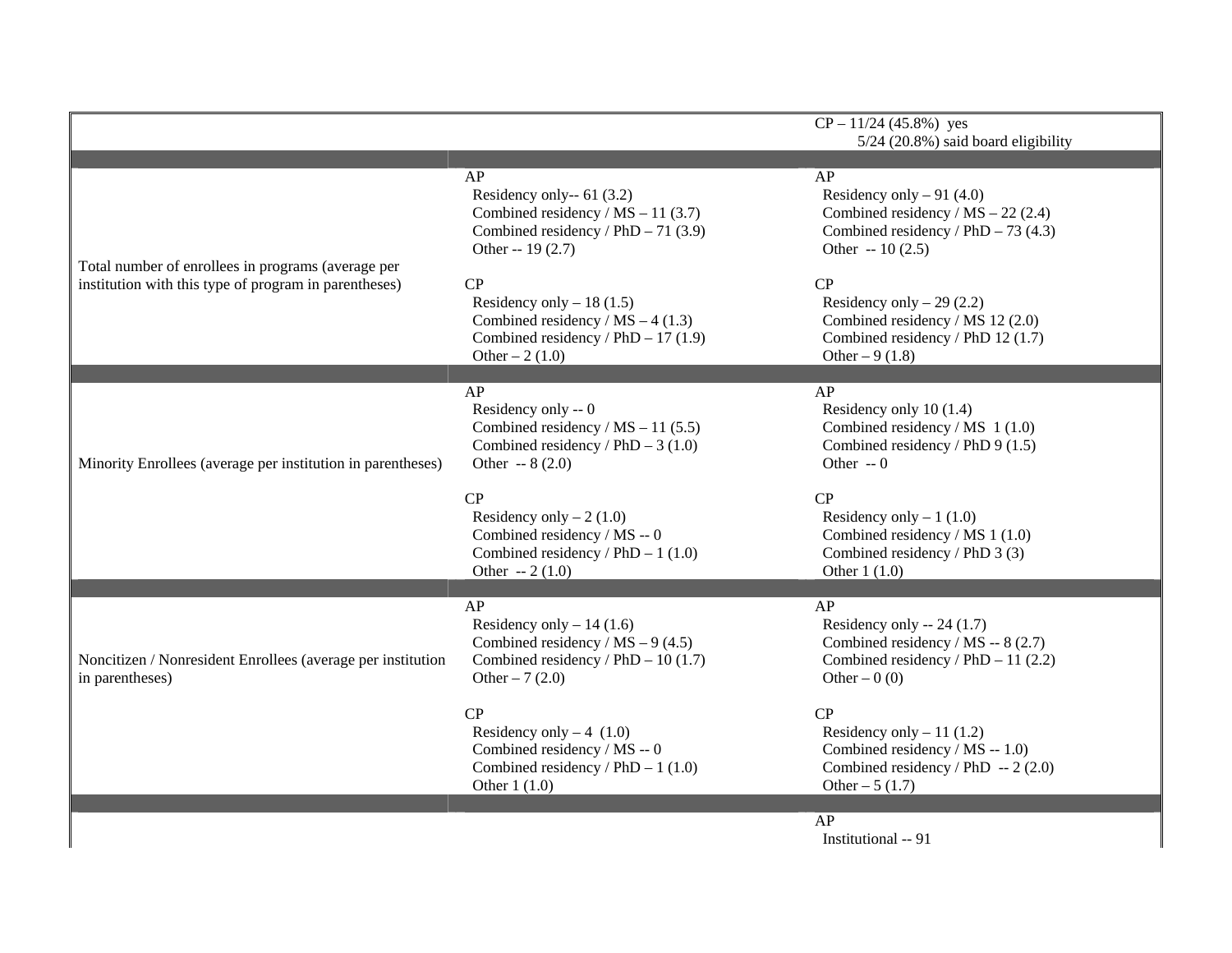| Training positions, by funding source                                                                                   | AP -- Not done in 2002<br>$CP - Not$ done in 2002 | State -- 45<br>Federal government -- 5<br>Industry -- 4<br>Foundation -- 3<br>Endowment / Gift -- 1<br>Other -- 1<br>CP<br>Institutional -- 35<br>State $-5$<br>Federal government -- 4<br>Industry -- 7<br>Foundation -- 0<br>Endowment / Gift -- 0<br>Other -- 11                                                                                                                                                                                                                                                                                                                                                                                                                                 |
|-------------------------------------------------------------------------------------------------------------------------|---------------------------------------------------|-----------------------------------------------------------------------------------------------------------------------------------------------------------------------------------------------------------------------------------------------------------------------------------------------------------------------------------------------------------------------------------------------------------------------------------------------------------------------------------------------------------------------------------------------------------------------------------------------------------------------------------------------------------------------------------------------------|
| Type of program funded, by source<br>RO - Residency only<br>RMS - Residency / MS<br>RPHD - Residency/ PhD<br>O -- Other | AP -- Not done in 2002<br>$CP - Not$ done in 2002 | AP<br>Institutional -- RO, 52.9%; RMS, 23.5%, RPHD,<br>23.5%; O, 2.9%<br>State - RO, 20.6%; RMS, 14.7%; RPHD, 11.8%; O,<br>0%<br>Federal government -- RO, 14.7%, RMS, 5.9%;<br>RPHD, 26.5%; O, 5.9%<br>Industry - RO, 14.7%; PMS, 5.9%; RPHD, 8.8%; O,<br>0%<br>Foundation - RO, 8.8%; RMS, 0%; RPHD, 8.8%; O,<br>0%<br>Endowment / Gift – RO, 2.9%; RMS, 0%; RPHD,<br>5.9%; O, 2.9%<br>Other – RO, 14.7%; RMS, 2.9%; RPHD, 5.9%; O,<br>0%<br>CP<br>Institutional -- RO, 45.8%; RMS, 29.2%, RPHD,<br>16.7%; O, 8.3%<br>State – RO, 0%; RMS, 4.2%; RPHD, 8.3%; O,<br>12.5%<br>Federal government -- RO, 0%, RMS, 0%; RPHD,<br>4.2%; O, 09%<br>Industry - RO, 12.5%; PMS, 8.3%; RPHD, 4.2%; O,<br>0% |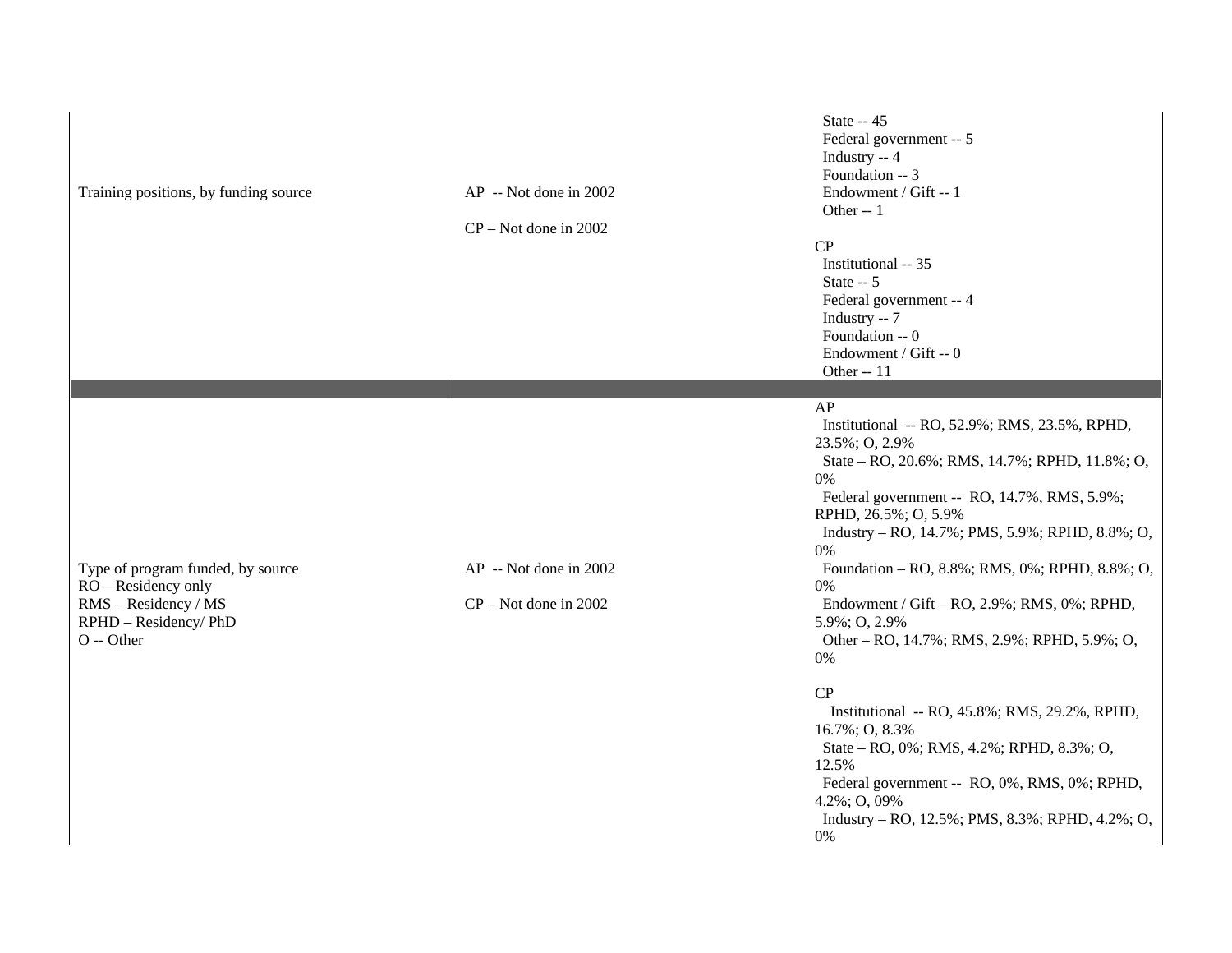Foundation – RO, 0%; RMS, 0%; RPHD, 0%; O, 0% Endowment / Gift – RO, 0%; RMS, 0%; RPHD, 0%; O, 0% Other – RO, 8.3%; RMS, 8.3%; RPHD, 12.5%; O, 8.3%

#### AP

 Institutional -- 3.3 yr, total 79 yr. State -0- 3.3 yr., total 46 yr. Federal government -- 4.3 yr., total 47 yr. Industry  $-3.1$  yr., total 28 yr. Foundation -- 2.8 yr., total 14 yr. Endowment / Gift -- 3.3 yr., total 10 yr. Other -- 3.3 yr., total 20 yr.

#### CP

 Institutional -- 3.3 yr., total 53 yr. State -- 3 yr., total 14 yr. Federal government -- 3 yr., total 6 yr. Industry -- 3.2 yr., total 19 yr. Foundation -- 0 yr., total 0 yr. Endowment / Gift -- 0 yr., total o yr. Other -- 2.9 yr., total 23 yr.

#### AP

Total gained: 60 (2.3/program); total lost: 6 (0.23/program) Institutional – 21 gained, 2 lost State  $-2$  gained, 1 lost Federal government -- 13 gained, 2 lost Industry – 16 gained, 0 lost Foundation  $-4$  gained, 0 lost Endowment / Gift -- 0 gained, 0 lost Other  $-9$  gained, 0 lost

#### CP

Total gained 15 (0.63/program); total lost: 0 Institutional 3 gained, 0 lost State – 1 gained, 0 lost

Number of years of funding, by source – average yr. funded + total years funded

AP -- Not done in 2002

CP – Not done in 2002

Changes in positions since 2002 (gained vs. lost)

AP -- Not applicable CP – Not applicable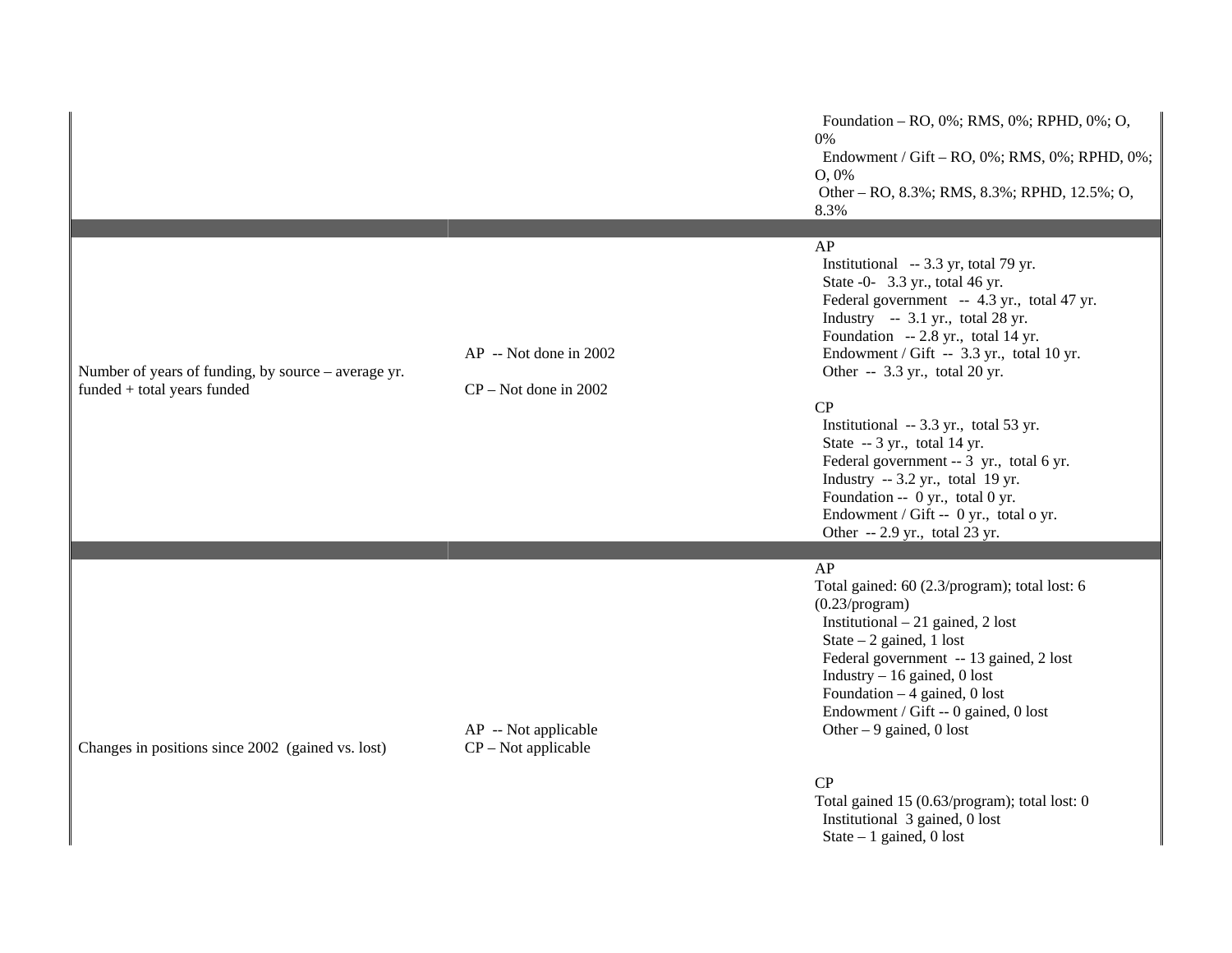Federal government – 0 gained, 0 lost Industry -- 9 gained, 0 lost Foundation – 0 gained, 0 lost Endowment / Gift  $-0$  gained, 0 lost Other – 0 gained, 0 lost

|                                                            |                                               | $\sim$ and $\sim$ $\sim$ $\sim$ $\sim$ $\sim$ $\sim$ $\sim$ |
|------------------------------------------------------------|-----------------------------------------------|-------------------------------------------------------------|
| Perceived adequacy of number of positions                  | AP<br>Too few 55%                             | AP<br>Too few 26%                                           |
|                                                            | Right number 42%<br>Too many 3%               | Right number 65%<br>Too many 9%                             |
|                                                            | CP                                            | CP                                                          |
|                                                            | Too few 50%                                   | Too few 18%                                                 |
|                                                            | Right number 50%                              | Right number 82%<br>Too many 0%                             |
|                                                            | Too many 0%                                   |                                                             |
|                                                            | AP                                            | AP                                                          |
|                                                            | Not difficult at all $1/31$ (~2%)             | Not difficult at all 9%                                     |
|                                                            | Not too difficult $5/31$ (~10%)               | Not too difficult 53%                                       |
|                                                            | Somewhat difficult $20/31$ (~65%)             | Somewhat difficult 32%                                      |
| Level of difficulty recruiting                             | Very difficult $7/31$ (~23%)                  | Very difficult 6%                                           |
|                                                            | CP                                            | CP                                                          |
|                                                            | Not difficult at all $4/2$ (~18%)             | Not difficult at all 9%                                     |
|                                                            | Not too difficult 4/22 (~18%)                 | Not too difficult 48%                                       |
|                                                            | Somewhat difficult 10/22 (~46%)               | Somewhat difficult 35%                                      |
|                                                            | Very difficult $4/22$ (~18%)                  | Very difficult 9%                                           |
|                                                            | AP:                                           | AP:                                                         |
|                                                            | Concern with debt 57%                         | Concern with debt 31%                                       |
|                                                            | Stipends too low 57%                          | Stipends too low 46%                                        |
|                                                            | Other specialties 48%                         | Other specialties 23%                                       |
|                                                            | Programs too long 37%                         | Programs too long 30%                                       |
|                                                            | Program location 33%                          | Program location 46%                                        |
|                                                            | Candidates don't want PhD training 18%        | Candidates don't want PhD training 15%                      |
| Barriers to recruiting qualified candidates (percentage of | Insufficient financial return 0%<br>Other 57% | Insufficient financial return 0%<br>Other 85%               |
| times listed as a factor)                                  |                                               |                                                             |
|                                                            | CP:                                           | CP:                                                         |
|                                                            | Concern with debt 64%                         | Concern with debt 60%                                       |
|                                                            | Stipends too low 57%                          | Stipends too low 70%                                        |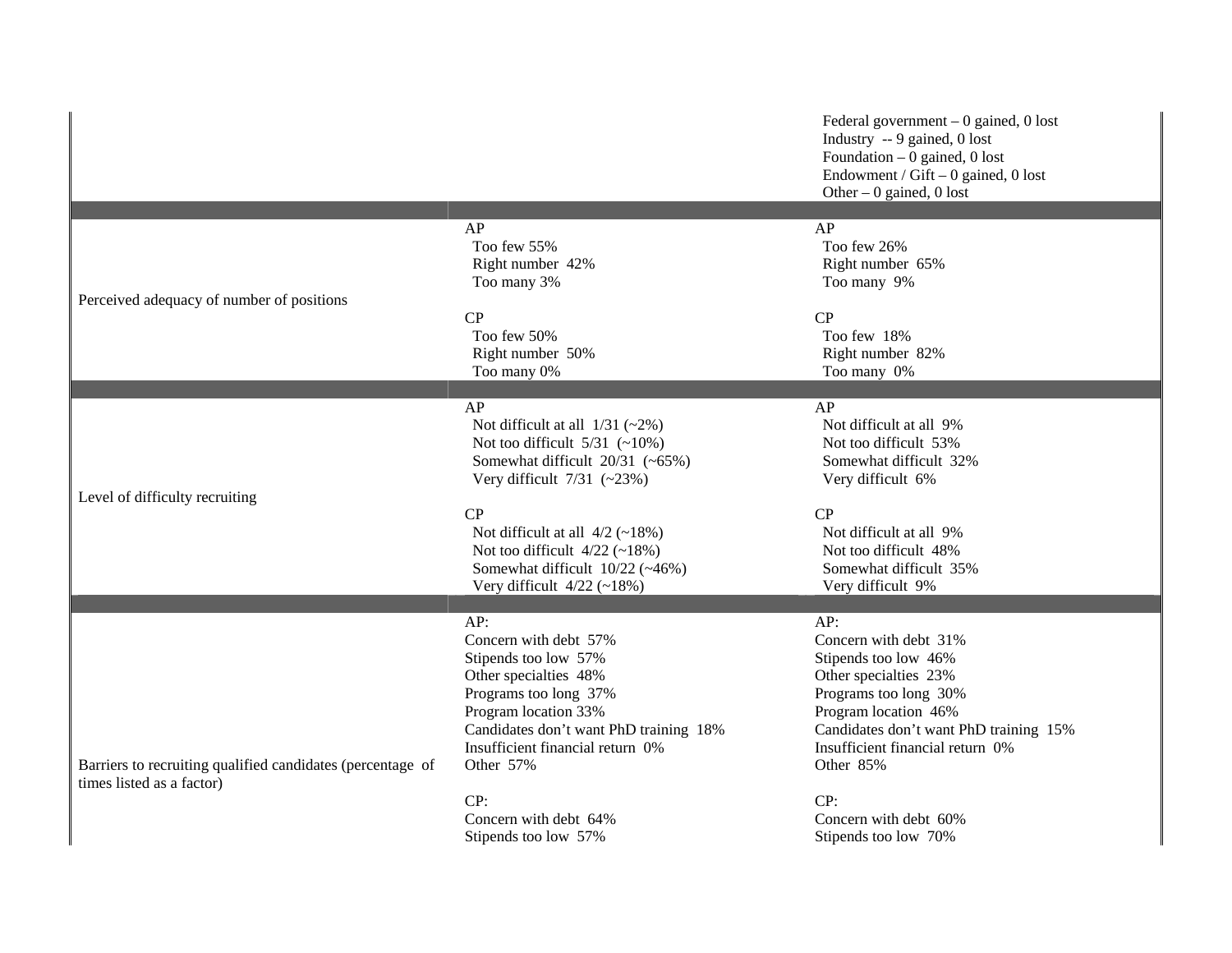Other specialties 71% Programs too long 35% Program location 29% Candidates don't want PhD training 7% Insufficient financial return 14% Other 50%

## AP:

Concern with debt 15% Stipends too low 23% Other specialties 19% Programs too long 4% Program location Candidates don't want PhD training Insufficient financial return Other 40%

#### CP:

Concern with debt 23% Stipends too low 15% Other specialties 31% Programs too long Program location Candidates don't want PhD training 8% Insufficient financial return Other 23%

## AP:

Funding for residencies 94% Funding for PhDs 41% Number of faculty 32% Number of applicants 26% Other 15%

Factors limiting # of positions (percentage of times listed as a factor)

*Primary* difficulty in recruiting

## CP

Funding for residencies 95\$ Funding for PhDs 37% Number of faculty 47% Number of applicants 16% Other 10%

Other specialties 50% Programs too long 20% Program location 30% Candidates don't want PhD training 50% Insufficient financial return 10% Other 30%

#### $AP:$

Concern with debt 0% Stipends too low 0% Other specialties 20% Programs too long 20% Program location 10% Candidates don't want PhD training Insufficient financial return 0% Other 50%

# CP:

Concern with debt 11% Stipends too low 33% Other specialties 0% Programs too long 11% Program location 0% Candidates don't want PhD training 11% Insufficient financial return 0% Other 33%

# AP:

Funding for residencies 88% Funding for PhDs 35% Number of faculty 62% Number of applicants 15% Other 29%

# CP

Funding for residencies 92% Funding for PhDs 25% Number of faculty 42% Number of applicants 8% Other 17%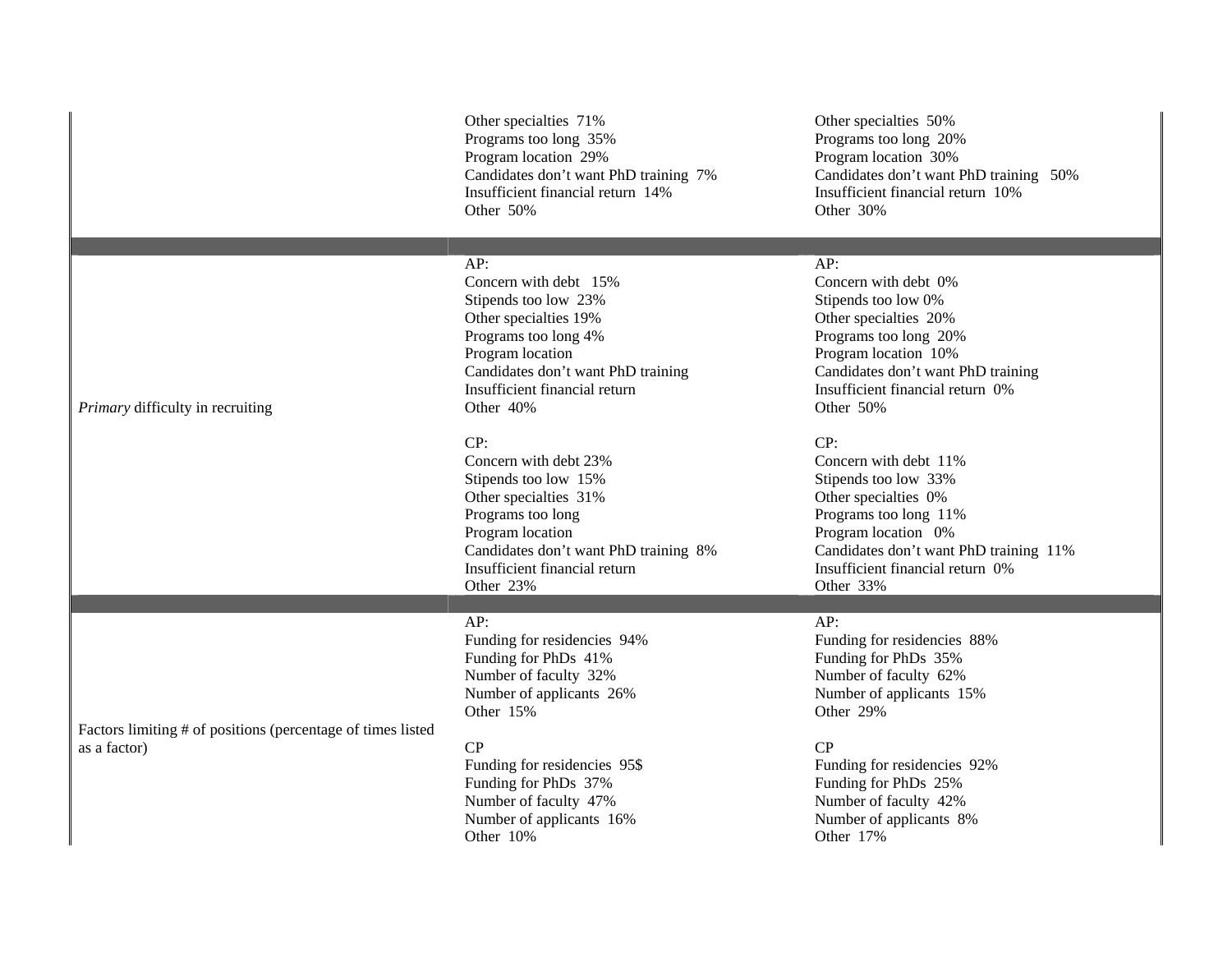| <i>Primary</i> factor limiting # of positions             | AP:<br>Funding for residencies 61%<br>Funding for PhDs 9%<br>Number of faculty 15%<br>Number of applicants 12%<br>Other 3%                   | AP:<br>Funding for residencies 52%<br>Funding for PhDs 7%<br>Number of faculty 17%<br>Number of applicants 3%<br>Other 21%                 |
|-----------------------------------------------------------|----------------------------------------------------------------------------------------------------------------------------------------------|--------------------------------------------------------------------------------------------------------------------------------------------|
|                                                           | CP<br>Funding for residencies 85%<br>Funding for PhDs 5%<br>Number of faculty 5%<br>Number of applicants 5%<br>Other                         | CP<br>Funding for residencies 58%<br>Funding for PhDs 0%<br>Number of faculty 16%<br>Number of applicants 5%<br>Other 21%                  |
| Average # of applicants / positions last two years        | AP<br>3.3/program (31 programs), range 1-10<br>61% positions 1-3 applicants<br>35% positions 4-6 applicants<br>3% positions >7 applicants    | AP<br>7.1/program (34 programs), range 0-30<br>41% positions 1-3 applicants<br>21% positions 4-6 applicants<br>38% positions >7 applicants |
|                                                           | CP<br>5.1/program (21 programs), range 1-15<br>43% positions 1-3 applicants<br>38% positions 4-6 applicants<br>19% positions $>7$ applicants | CP<br>5.3/program (23programs), range 1-20<br>39% positions 1-3 applicants<br>39% positions 4-6 applicants<br>22% positions >7 applicants  |
| Perceptions about # qualified candidates now vs. 5 yr ago | AP<br>Fewer 58%<br>Same 36%<br>More 6%                                                                                                       | AP<br>Fewer 18%<br>Same 30%<br>More 52%                                                                                                    |
|                                                           | CP<br>Fewer 33%<br>Same 50%<br>More 17%                                                                                                      | CP<br>Fewer 0%<br>74%<br>Same<br>More 26%                                                                                                  |
| Number of program graduates past 5 yr                     | AP<br>88% had graduates, average 6.2/program, 185 total                                                                                      | AP<br>90.9% had graduates, average 7.0/program, 211 total                                                                                  |
|                                                           | CP                                                                                                                                           | CP                                                                                                                                         |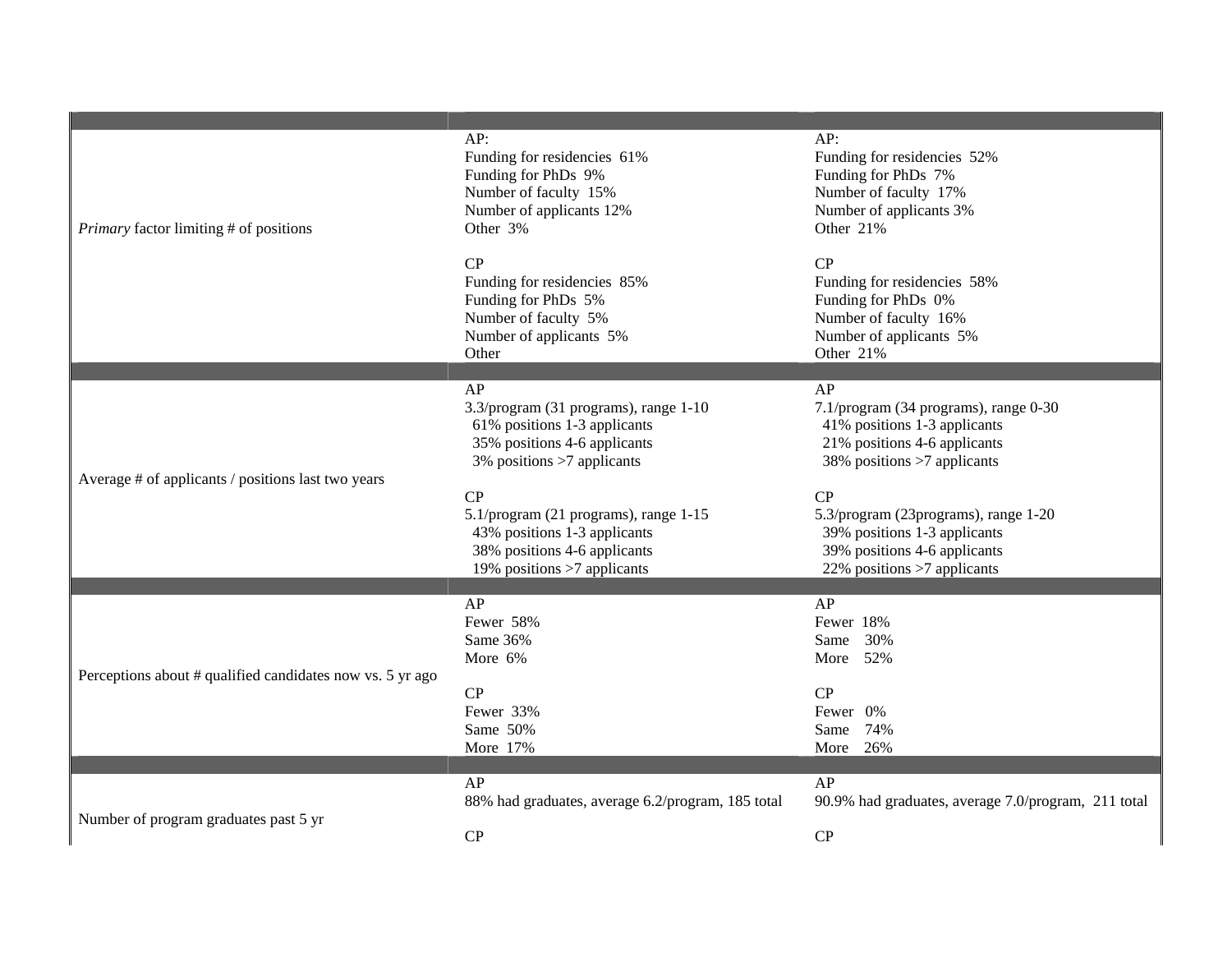|                                                          | 86% had graduates, average 2.9/program, 55 total                                                                                                                                                                                                                                                                                                                                                    | 83.3% had graduates, average 3.4/program, 67 total                                                                                                                                                                                                                                                                                                                             |
|----------------------------------------------------------|-----------------------------------------------------------------------------------------------------------------------------------------------------------------------------------------------------------------------------------------------------------------------------------------------------------------------------------------------------------------------------------------------------|--------------------------------------------------------------------------------------------------------------------------------------------------------------------------------------------------------------------------------------------------------------------------------------------------------------------------------------------------------------------------------|
| Placement after completion of program (absolute numbers) | AP<br>Academia 51<br>Pharma 43<br>Government 31<br>Private laboratories 15<br>Self-employed 6<br>Contract laboratories 11<br>Chemical companies 1<br>Not employed 7<br>Other 14<br>Unknown 3                                                                                                                                                                                                        | AP<br>Academia 87<br>Pharma 45<br>Government 22<br>Private laboratories 23<br>Self-employed 2<br>Contract laboratories 22<br>Chemical companies 1<br>Not employed 4<br>Other 6<br>Unknown 5                                                                                                                                                                                    |
|                                                          | CP<br>Academia 24<br>Pharma 8<br>Government 2<br>Private laboratories 14<br>Self-employed 5<br>Contract laboratories 1<br>Chemical companies 2<br>Not employed 4<br>Other 1<br>Unknown 1                                                                                                                                                                                                            | CP<br>Academia 35<br>Pharma <sub>5</sub><br>Government 1<br>Private laboratories 22<br>Self-employed 1<br>Contract laboratories 1<br>Chemical companies<br>Not employed 0<br>Other 1<br>Unknown 0                                                                                                                                                                              |
| Anticipated graduates next five years out                | AP<br>2002<br>1.5/program, 30 total<br>2003<br>2.2/program, 51 total<br>2004<br>1.7/program, 44 total<br>2005<br>1.6/program, 31 total<br>2006<br>2.4/program, 26 total<br>2007<br>$2.1$ /program, 15 total<br>CP<br>2002 2.6/program, 7 total<br>2003 1.2/program, 15 total<br>2004 1.1/program, 12 total<br>2005 1.0/program, 10 total<br>2006 1.0/program, 5 total<br>2007 1.4 /program, 7 total | AP<br>2008 2.1/program, 60 total<br>2009 1.8/program, 51 total<br>2010 2.0/program,50 total<br>2011 2.0/program, 40 total<br>2012 2.0/program, 28 total<br>>2013 2.6/program, 21 total<br>CP<br>2008 1.3/program, 8 total<br>2009 1.0/program, 5 total<br>2010 1.3/program, 9 total<br>2011 1.3/program, 12 total<br>2012 1.0/program, 7 total<br>$>2013$ 1.0/program, 1 total |